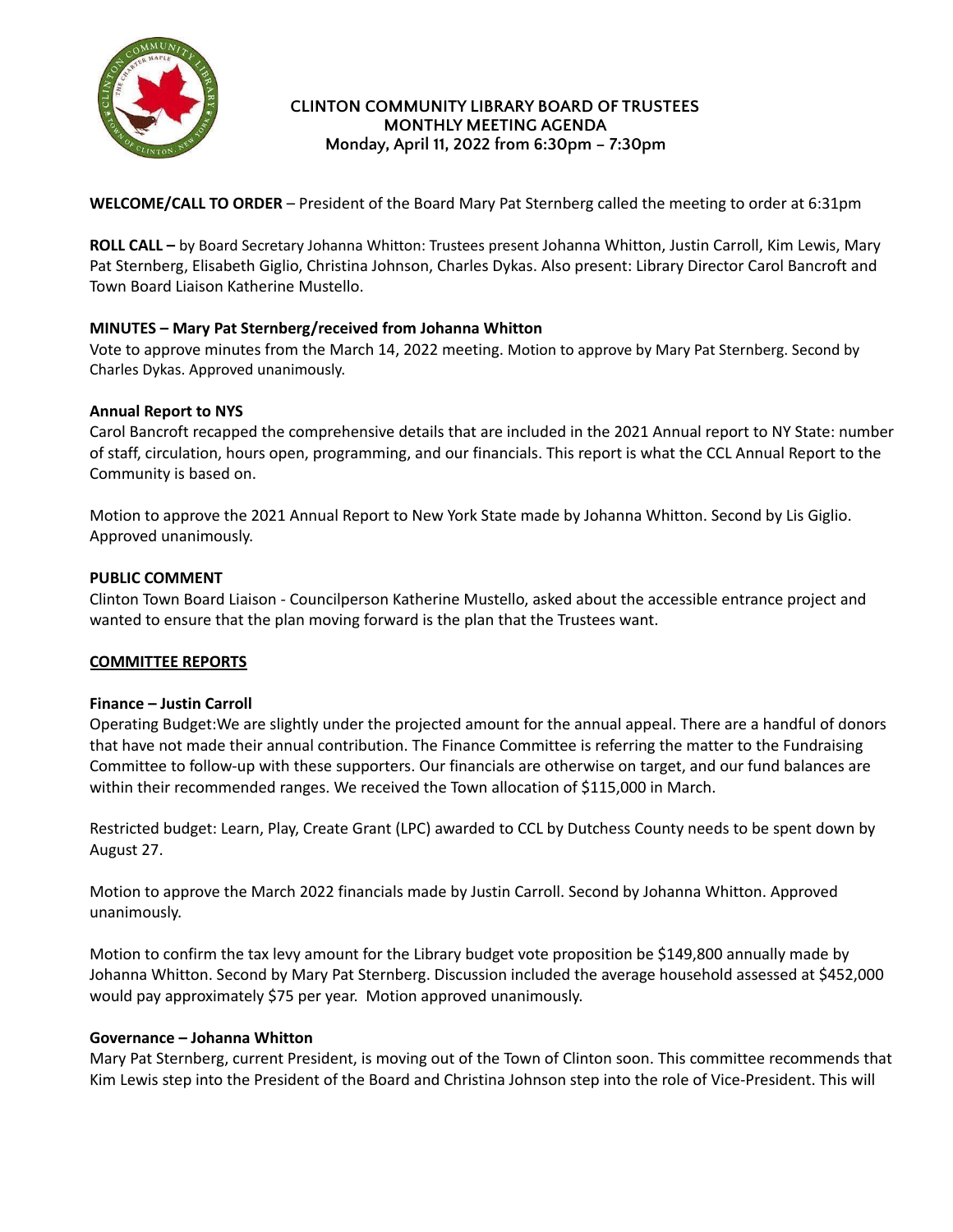provide a smooth leadership transition for our Board and we will miss Mary Pat terribly and thank her for her incredible service to the Library.

Mary Pat and Johanna concluded our in person evaluation of Library Director, Carol Bancroft. The written evaluation still needs to be completed and after it is shared with Carol, it will be shared with the Board. We are so grateful to Carol for her leadership and skills as a

Mary Pat Sternberg and Johanna Whitton have a meeting with trustee candidate Joyce Morse, on Wed April 20 at 1pm in the Library. If appointed, Joyce would be filling the vacancy left by Sue Ellen Fairbanks, with the term ending in December 2023.

### **Fundraising – Kim Lewis**

Reporting out that the Hyde Park Teacher's Association fundraised approximately \$800/\$900. We are waiting for the final totals. Thank you to everyone that participated.

Reminder to attend the Shredding Event on April 23, 9-11am. Record Storage Solutions is helping CCL provide this service. We usually raise several hundred dollars at this event. We can also have the Library Budget Vote petitions available for folks to sign.

We are preparing for the annual Book/Plant Sale in May. The Library Friends are busy sorting books already. During the book sale, we will have a trustee table with 414 petitions, and other local groups such as: Clinton Historical Society, Conservation Advisory Committee, Scenic and Historic Roads Committee, Nine Partners Lions Club will be there with hot dogs (Sat).

We are planning a trustee appreciation event on either Friday June 10, 5pm-7pm or June 12, noon-2pm. Trustees are to let Kim know what days work best. Kim confirmed with Justin Carroll that there is money in the budget for this event.

### **Long Range Planning – Mary Pat Sternberg**

Update on new accessible entrance - Trustees met with Town Supervisor, Michael Whitton and have chosen scheme 3, with the ramp that goes across the building in front. We want to leave the book drop because people can drive up to it. Decking will likely be composite board to reduce maintenance.

This committee also discussed that the person that cleans the library may be moving away, so we may need to find another service provider soon.

### **Library Budget Vote Committee – Johanna Whitton**

Carol Bancroft, Johanna Whitton, Lis Giglio, met with Town Clerk Carol Makin to review the procedure and timeline for petition submissions. The Town Clerk was very generous with her time and we will be working closely to ensure the petitions are delivered to her on a mutually agreed upon date. The petitions go directly to the Town Clerk, not to the Town Board. The Town Clerk will also file our public notices with the Poughkeepsie Journal and on the Town's website, and CCL will post one public notice as well as a back up. We will need to wrap up the petition gathering by mid-July. Johanna has opened a bank account specifically for the 414 Campaign.

There will be a meeting with Casey Conlin from MHLS about the 414 on Wednesday, April 20 at 5:30pm-6:30 via zoom.

#### **Friends Updates - Kim Lewis**